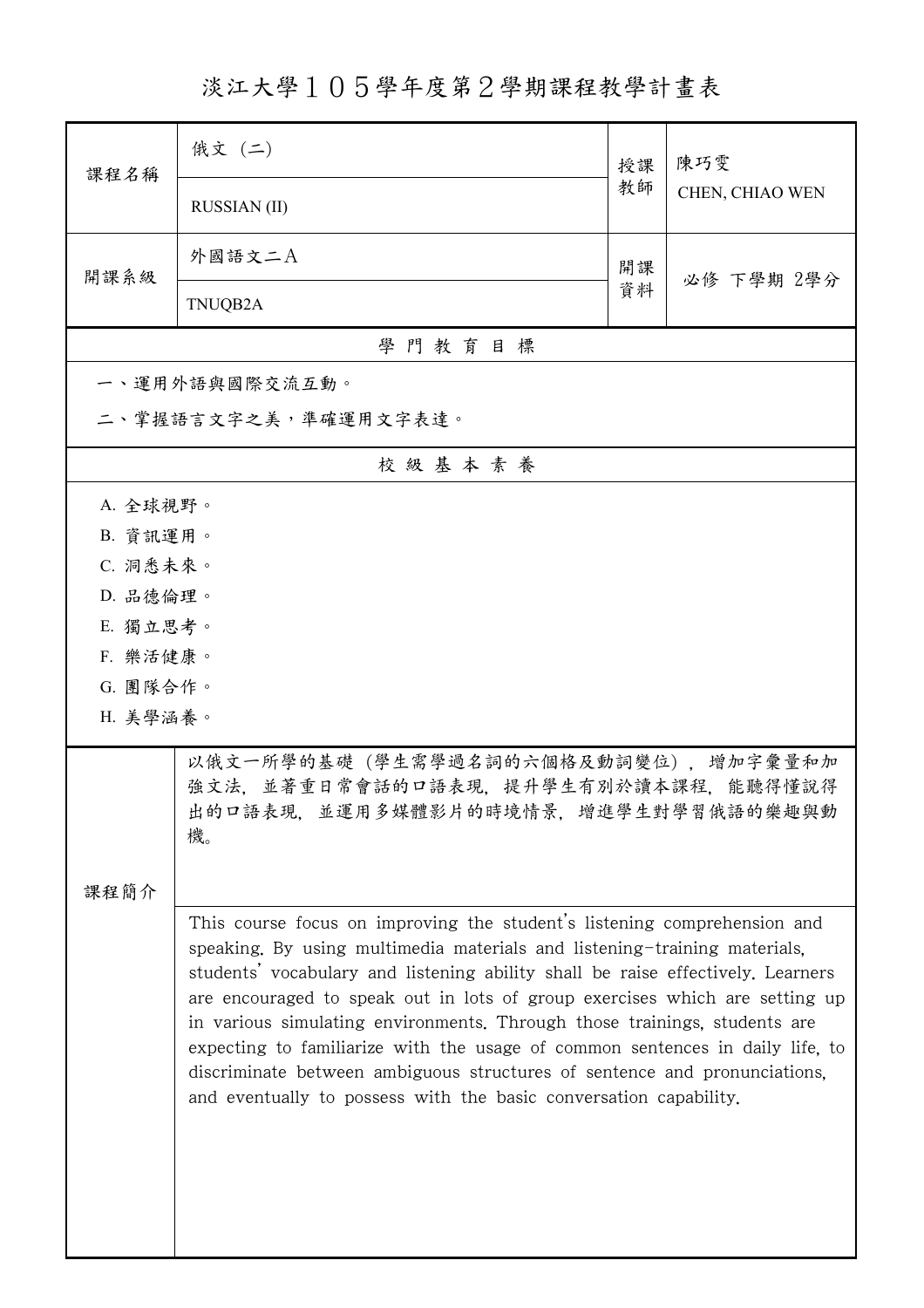本課程教學目標與目標層級、校級基本素養相關性 一、目標層級(選填): (一)「認知」(Cognitive 簡稱C)領域:C1 記憶、C2 瞭解、C3 應用、C4 分析、 C5 評鑑、C6 創造 (二)「技能」(Psychomotor 簡稱P)領域:P1 模仿、P2 機械反應、P3 獨立操作、 P4 聯結操作、P5 自動化、P6 創作 (三)「情意」(Affective 簡稱A)領域:A1 接受、A2 反應、A3 重視、A4 組織、 A5 內化、A6 實踐 二、教學目標與「目標層級」、「校級基本素養」之相關性: (一)請先將課程教學目標分別對應前述之「認知」、「技能」與「情意」的各目標層級, 惟單項教學目標僅能對應C、P、A其中一項。

 (二)若對應「目標層級」有1~6之多項時,僅填列最高層級即可(例如:認知「目標層級」 對應為C3、C5、C6項時,只需填列C6即可,技能與情意目標層級亦同)。

 (三)再依據所訂各項教學目標分別對應其「校級基本素養」。單項教學目標若對應 「校級基本素養」有多項時,則可填列多項「校級基本素養」。 (例如:「校級基本素養」可對應A、AD、BEF時,則均填列。)

| 序              | 教學目標(中文)                                                             |           | 教學目標(英文)                                                                                                | 相關性              |        |  |  |  |  |
|----------------|----------------------------------------------------------------------|-----------|---------------------------------------------------------------------------------------------------------|------------------|--------|--|--|--|--|
| 號              |                                                                      |           |                                                                                                         | 目標層級             | 校級基本素養 |  |  |  |  |
|                | 1 1.增加字彙、加強文法 2.聆聽大意<br>及特定資訊之能力 3.學習俄國文化 vocabulary 2.listening for |           | 1. improve grammar and<br>main ideas and for specific<br>information 3.learn russian<br>cultural themes | C <sub>3</sub>   | AH     |  |  |  |  |
|                | 教學目標之教學方法與評量方法                                                       |           |                                                                                                         |                  |        |  |  |  |  |
| 序<br>號         | 教學目標                                                                 |           | 教學方法                                                                                                    | 評量方法             |        |  |  |  |  |
|                | 1 1.增加字彙、加強文法 2.聆聽大意<br>及特定資訊之能力 3.學習俄國文化                            |           | 講述、討論、實作                                                                                                | 紙筆測驗、實作、上課<br>表現 |        |  |  |  |  |
|                |                                                                      |           | 授課進度表                                                                                                   |                  |        |  |  |  |  |
| 週<br>一大        | 日期起訖                                                                 |           | 內 容 (Subject/Topics)                                                                                    |                  | 備註     |  |  |  |  |
| $\mathbf{1}$   | $106/02/13$ ~<br>106/02/19                                           | 詢問方向、去哪裡? |                                                                                                         |                  |        |  |  |  |  |
| $\overline{2}$ | $106/02/20$ ~<br>邀請、作客<br>106/02/26                                  |           |                                                                                                         |                  |        |  |  |  |  |
| $\overline{3}$ | $106/02/27$ ~<br>106/03/05                                           | 邀請、作客     |                                                                                                         |                  |        |  |  |  |  |
| $\overline{4}$ | $106/03/06$ ~<br>106/03/12                                           | 休閒、嗜好     |                                                                                                         |                  |        |  |  |  |  |
| 5              | $106/03/13$ ~<br>106/03/19                                           | 休閒、嗜好     |                                                                                                         |                  |        |  |  |  |  |
| 6              | $106/03/20$ ~<br>106/03/26                                           | 節日、祝賀     |                                                                                                         |                  |        |  |  |  |  |
| $\overline{7}$ | $106/03/27$ ~<br>106/04/02                                           | 節日、祝賀     |                                                                                                         |                  |        |  |  |  |  |
| 8              | $106/04/03$ ~<br>106/04/09                                           | 影片欣賞      |                                                                                                         |                  |        |  |  |  |  |